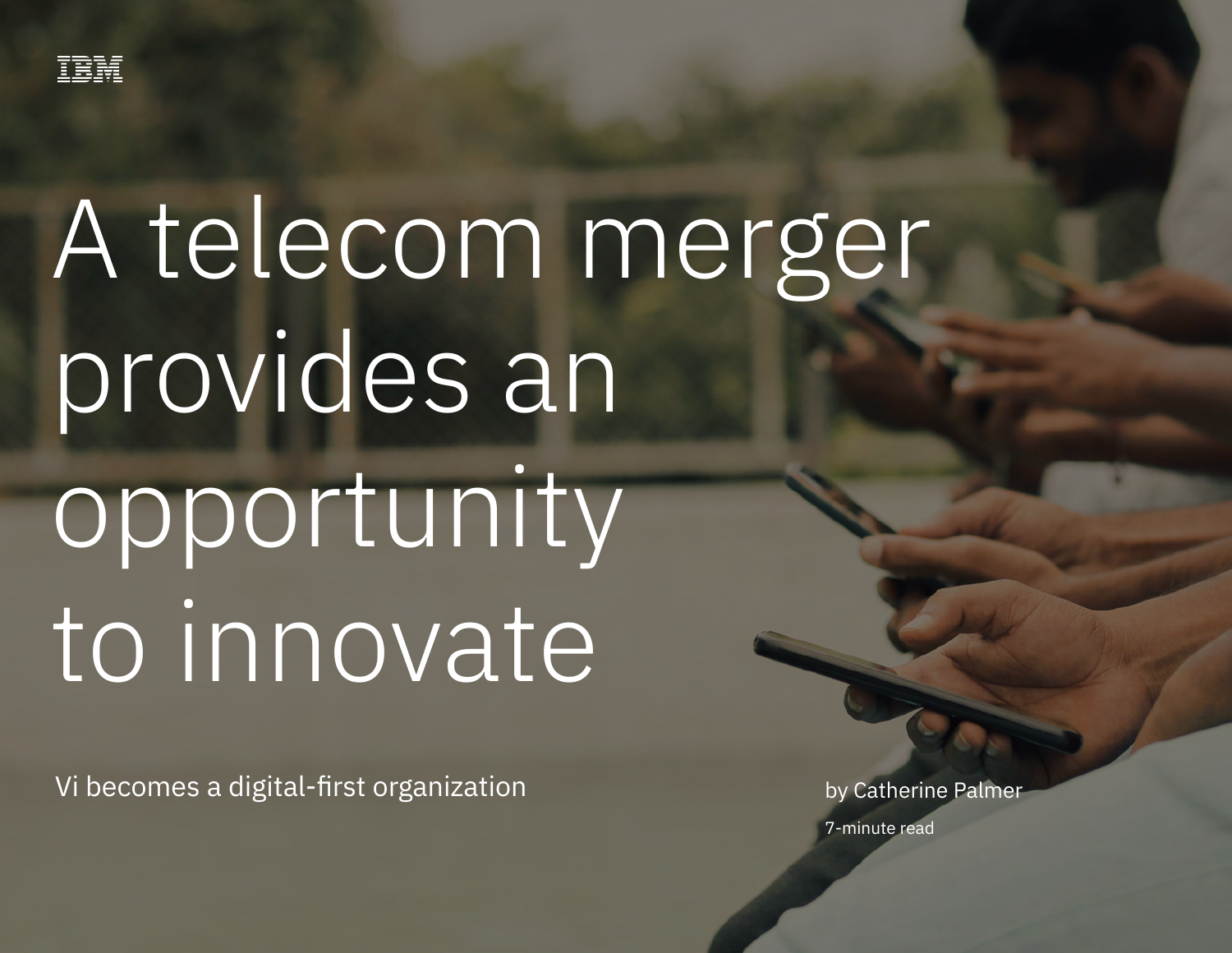ith a population of 1.38 billion people, India has one of the largest telecom markets in the world. Up until 2016, there were more than a dozen telecom service providers operating in the country. W

But in 2016, a new provider entered the marketplace, causing major disruption to the telecom market and triggering massive changes, including increased competition and price wars.

To adapt to these changes, two of the top telecom providers in the country—Vodafone India and Idea Cellular—decided to merge to become Vodafone Idea Limited (Vi). According to Vineet Chauhan, Vice President and



Head of Digital Technology at Vi, the two businesses decided to embrace the market changes. "It was a great opportunity to serve more and more customers through our ever-improving network, best-in-class data speeds, and great products and services," he says.

A merger of this size was unprecedented. The two companies needed to consolidate without significantly disrupting operations or service to customers. At the same time, Vi wanted to execute on its vision of becoming a digital-first company.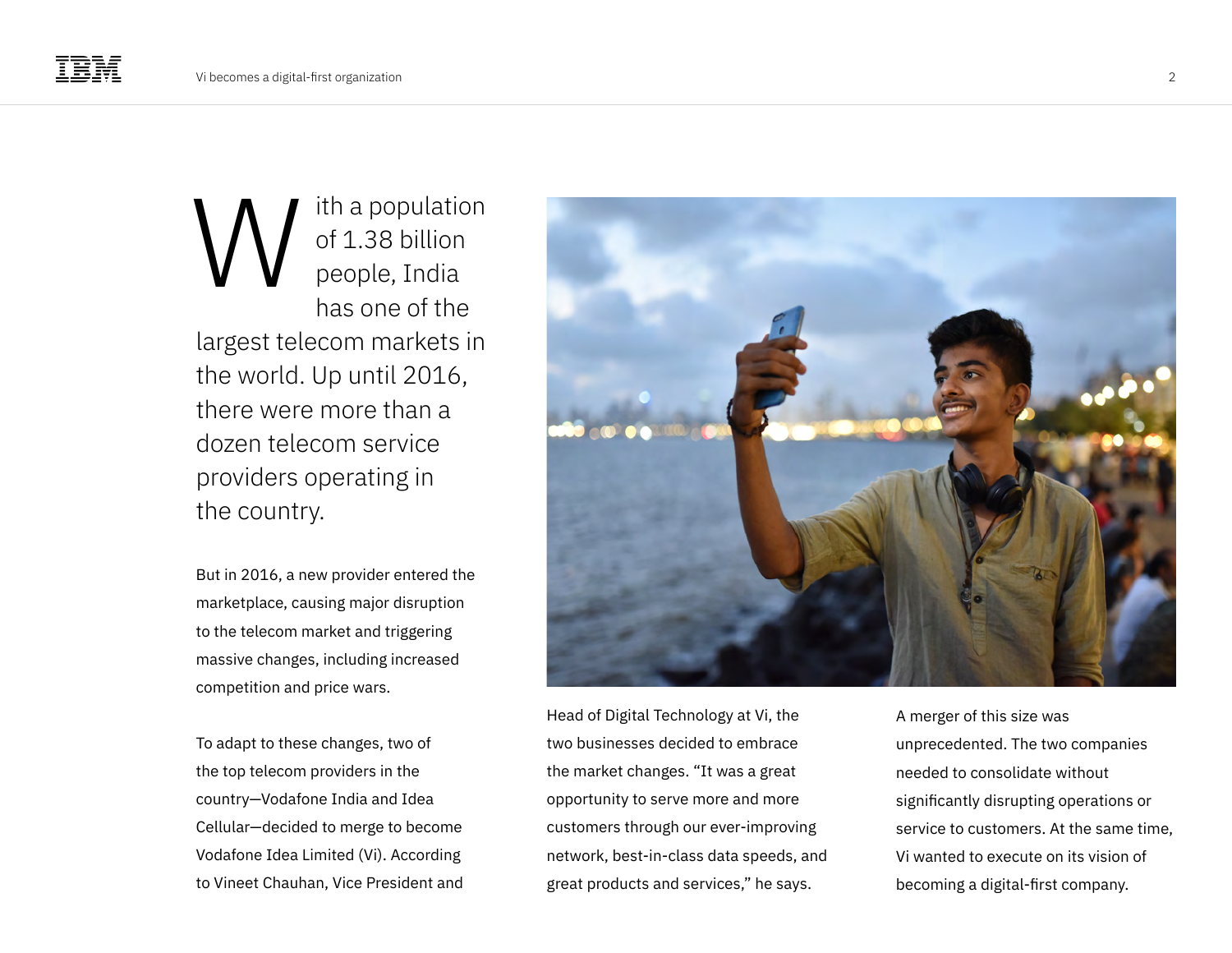"It was a great opportunity to serve more and more customers through our best-in-class, ever-improving network, bestin-class data speeds, and great products and services."

**Vineet Chauhan** Vice President, Vodafone Idea Limited



million in savings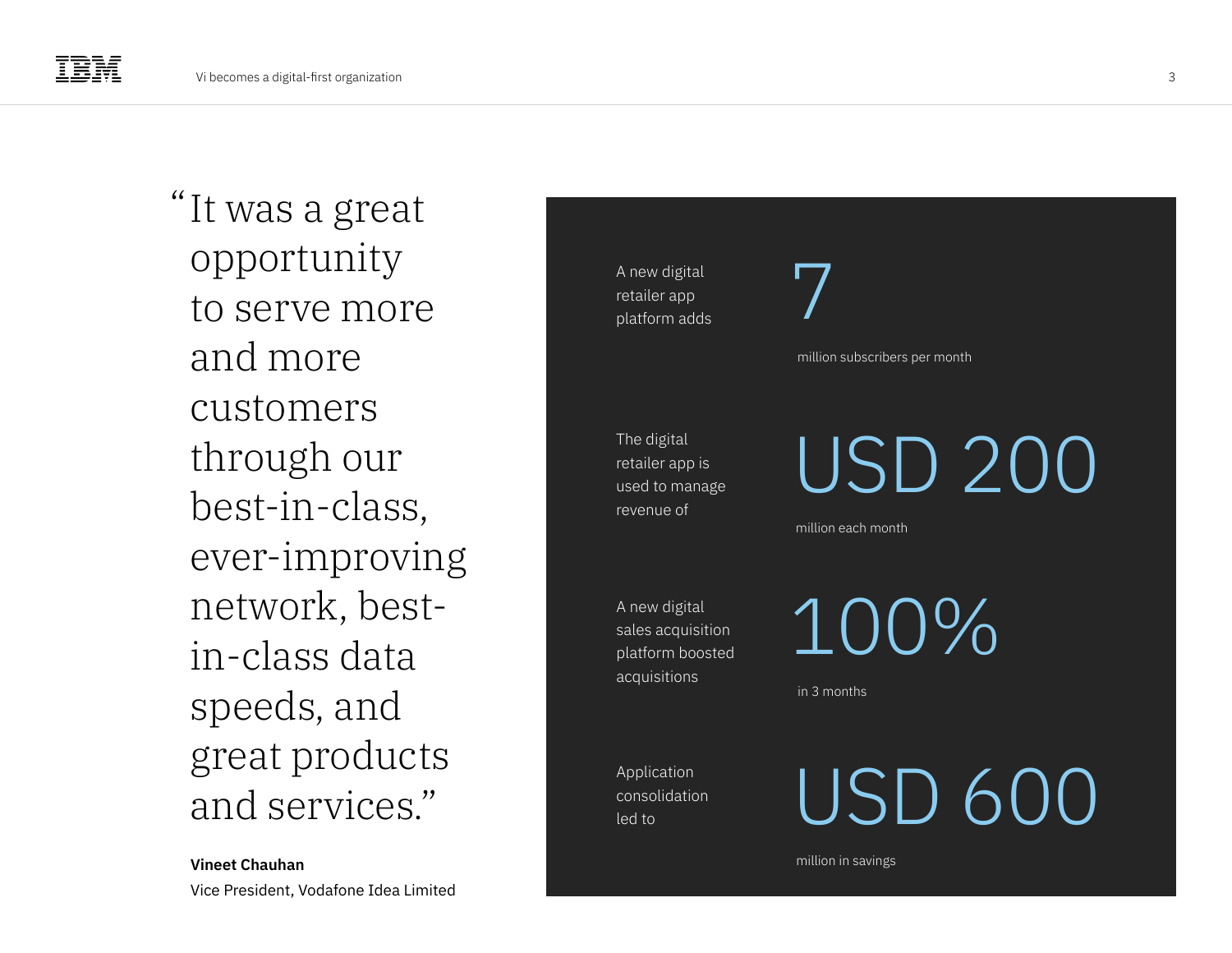## Leveraging a longstanding partnership

Vi had a long history with IBM, so it turned to [IBM® Consulting](https://www.ibm.com/consulting/) to help plan and execute its massive digital transformation and its consolidation and integration projects. "We partnered with IBM to drive digital transformation at the scale that we needed to," says Chauhan. "And in this partnership with IBM, our three pillars are trust, transparency and agility."

A key component for the merger was digital transformation. "We set out to transform ourselves," says Chauhan. "As a digital-first organization, we wanted to make sure that we delight



consumers at every touchpoint, every time. We have the kind of products and offerings that are innovative, personalized, contextual and relevant."

Working alongside IBM, Vi created a "digital factory" to help transform the various Vi digital properties, including websites, mobile apps and new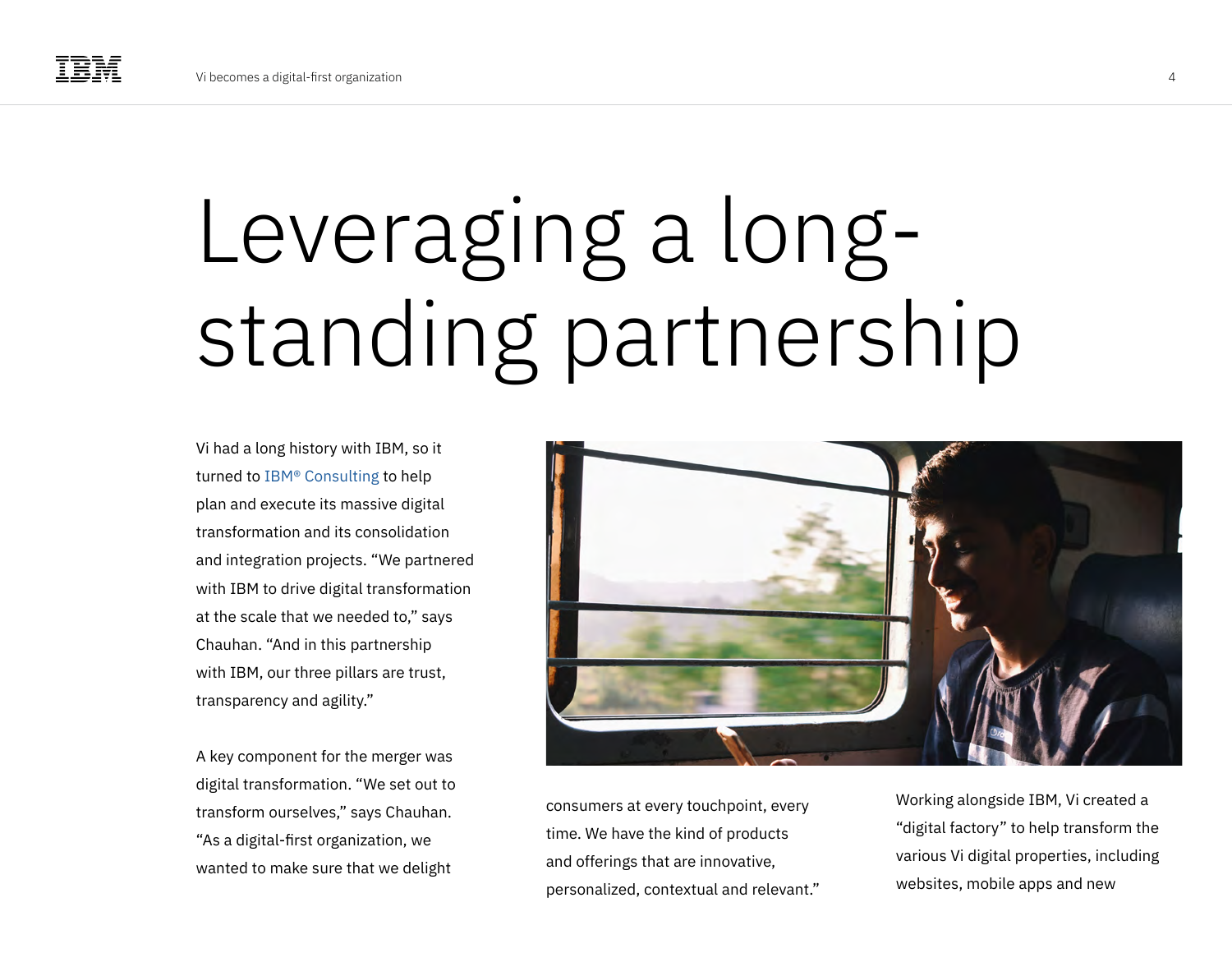digital platforms. As it rolled out the new Vi brand, the company launched these new websites and mobile apps during the day with zero downtime. "Our consumers use the website for information, to subscribe or to recharge their prepaid phone," says Chauhan. "Our postpaid subscribers come and make a bill payment. And we can present exciting offers. So, we turned all these functions around and we were seamlessly able to transition into the new brand"

The digital transformation enabled new digital platforms for Vi's channel partners. Vi worked collaboratively with IBM in the digital factory to launch several first-of-a-kind solutions, such as a new digital retailer mobile app platform supporting contactless recharges and contactless UPIbased balance transfers. Using the digital retailer app, customers

can recharge their prepaid phone easily while maintaining the social distancing required for COVID-19 safety. In addition, distributors can make contactless UPI-based balance transfers, so retailers can always get the recharges they need without requiring representatives to travel to retail locations.

These initiatives help some 300 million Indian citizens stay connected, without any issues, during the COVID-19 pandemic. With the new digital retailer app, Vi is gaining seven million new subscribers per month and managing monthly revenue of USD 200 million. Plus, the company launched a new digital sales acquisition platform, driving a 100% increase in digital acquisitions in three months.

Nirupmay Kumar, Executive Vice President of Technology at Vi, oversaw

integration strategy, solution design and demand management for enterprise and consumer business during the consolidation and integration projects. "We interacted very closely with IBM to identify our business requirements and to determine how to design the systems," says Kumar. "IBM also helped us detail all of our requirements to make sure that nothing was missed."

Kumar and his team handled the job of consolidation design of the IT systems from both Vodafone and Idea. "So the challenge was how to identify the right set of applications that can support double the subscriber base, along with future growth and functionalities," says Kumar. This was no easy task, considering the size and IT landscape maturity of the two companies. "IT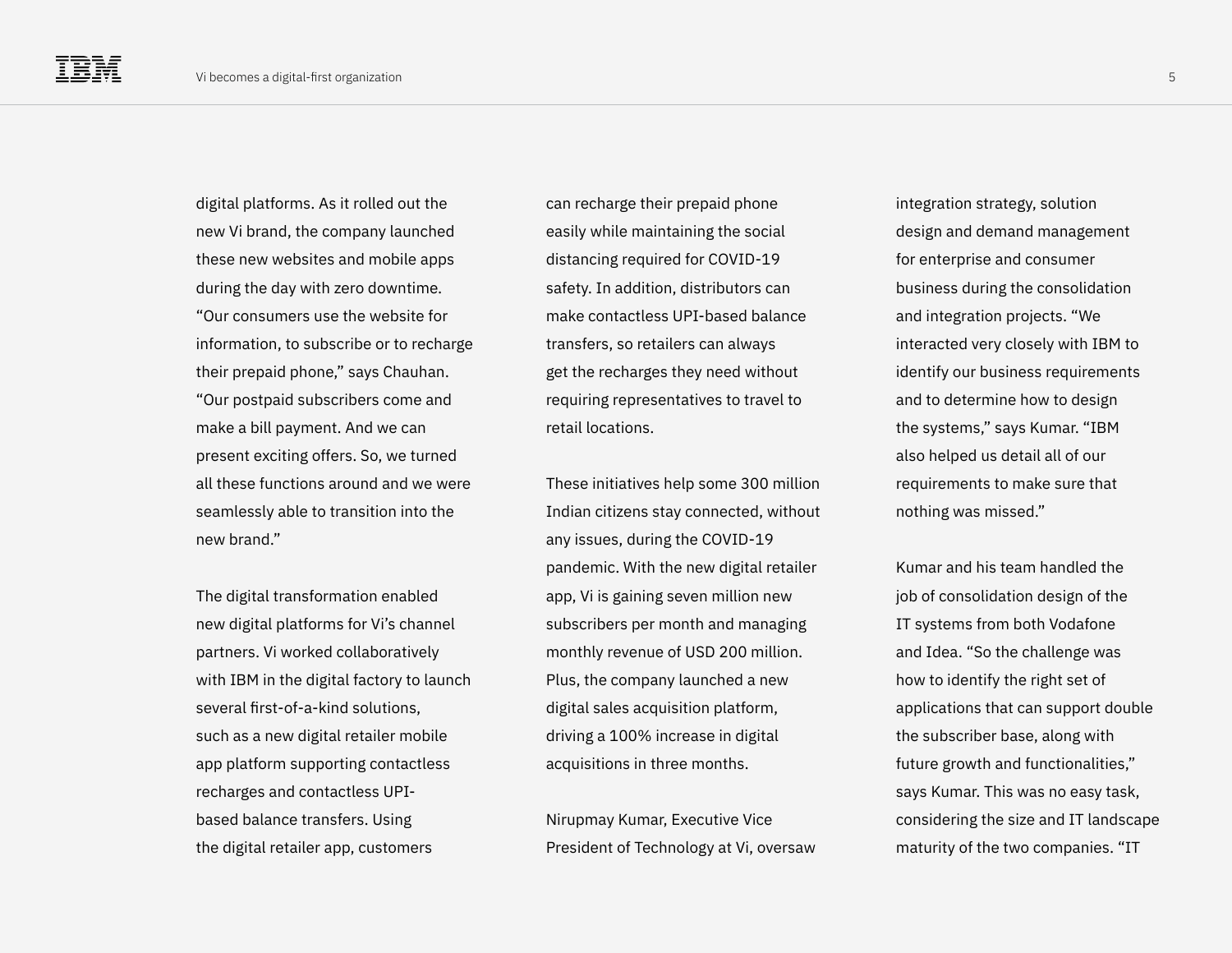Transformation project for a telecom company is like changing the engine while the flight is in the air, you have to upgrade with minimal or no downtime" says Kumar.

As Kumar and his team worked with IBM to determine which enterprise applications could best support the newly merged organization, they found at times that the best choice was to transform an existing system rather than consolidating. And in some cases they created new functionality. In the past, neither company had a digital platform for the enterprise consumer, so Vi and IBM created a new digital platform to provide self-service options to Vi enterprise customers. In fact, the Vi enterprise digital platform won five awards at the prestigious ICMG Architecture Excellence Awards competition. The new enterprise digital platform has delivered a 35% increase in payments, a 60% growth in customer IT Transformation "project for a telecom company is like changing the engine while the flight is in the air."

### **Nirupmay Kumar**

Executive Vice President, Technology, Vodafone Idea Limited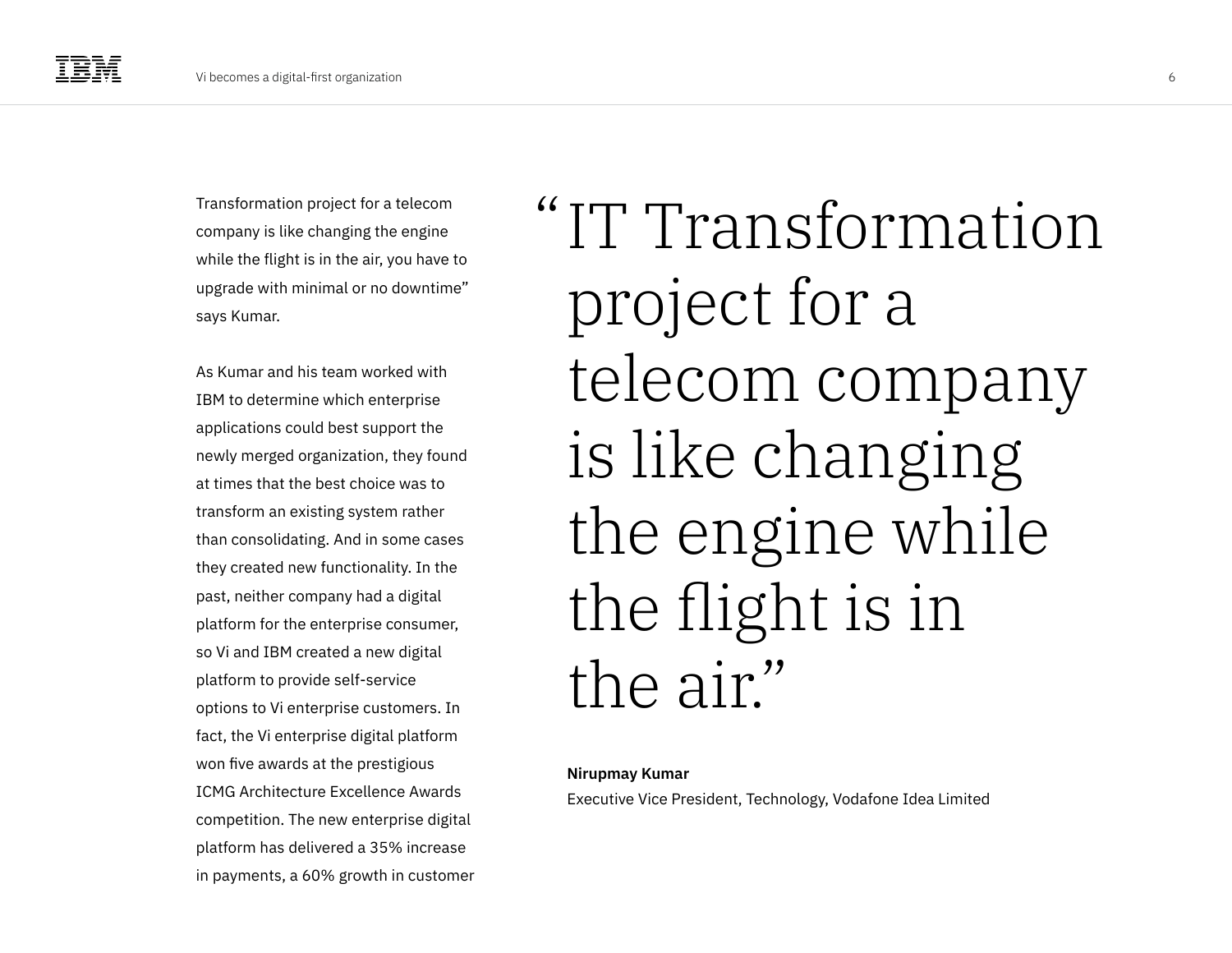self-servicing and a 70% rise in new customer registrations in one year.

Sanjeev Vadera, Vice President and Head of Integration Program Management at Vi, handled consolidation and operations for the consolidation and integration projects. Part of the consolidation program involved moving many applications and services to a virtualized cloud to reduce the cost of ownership. "In the back of our minds, we were always looking for ways to move to the cloud as much as possible," says Vadera. "We did a lot of virtualization as well." The IBM and Vi team successfully executed 32 parallel transformation programs within just 18 months. These projects impacted nearly 300 million customers (or approximately one in every four Indian citizens) and two million channel partners across more than 700 business processes.

Although the consolidation and integration program was originally projected to take three to five years, Vi was able to complete it within 24 months with help from IBM. The company also completed the digital transformation with minimal impact on its consumers. "For the majority of our consolidation projects, we ensured that there was zero customer impact," says Vadera. "With IBM's help, we did iterations of mock migrations to create the strategies for how we can reduce downtime."

In total, Vi and IBM consolidated more than 350 applications down to approximately 200. In addition, the teams migrated 140 applications from three data centers to one data center. Ultimately, the project will result in the consolidation of four data centers into one. Through this consolidation, Vi has saved USD 600 million so far.

In addition, IBM is helping Vi with its network domains. Vi collaborated with IBM to deliver its first major production milestone for core network functions on its open universal hybrid cloud, powered by IBM and Red Hat. The platform enables IT and network applications to run on a common cloud architecture, which is designed to deliver ROI improvements through the optimization of CapEx, OpEx, skills and automation investments across both the network and IT application domains. The hybrid cloud is based on open technology and open standards from IBM and Red Hat, and it delivers a wide range of capabilities, including [IBM Watson® AI](https://www.ibm.com/watson) and the [Red Hat®](https://www.redhat.com/en/technologies/management/ansible?_ga=2.118907785.1048681106.1651641237-1101637284.1651641237)  [Ansible® Automation Platform](https://www.redhat.com/en/technologies/management/ansible?_ga=2.118907785.1048681106.1651641237-1101637284.1651641237) (link resides outside ibm.com), which can help strengthen Vi's capability in network and IT planning.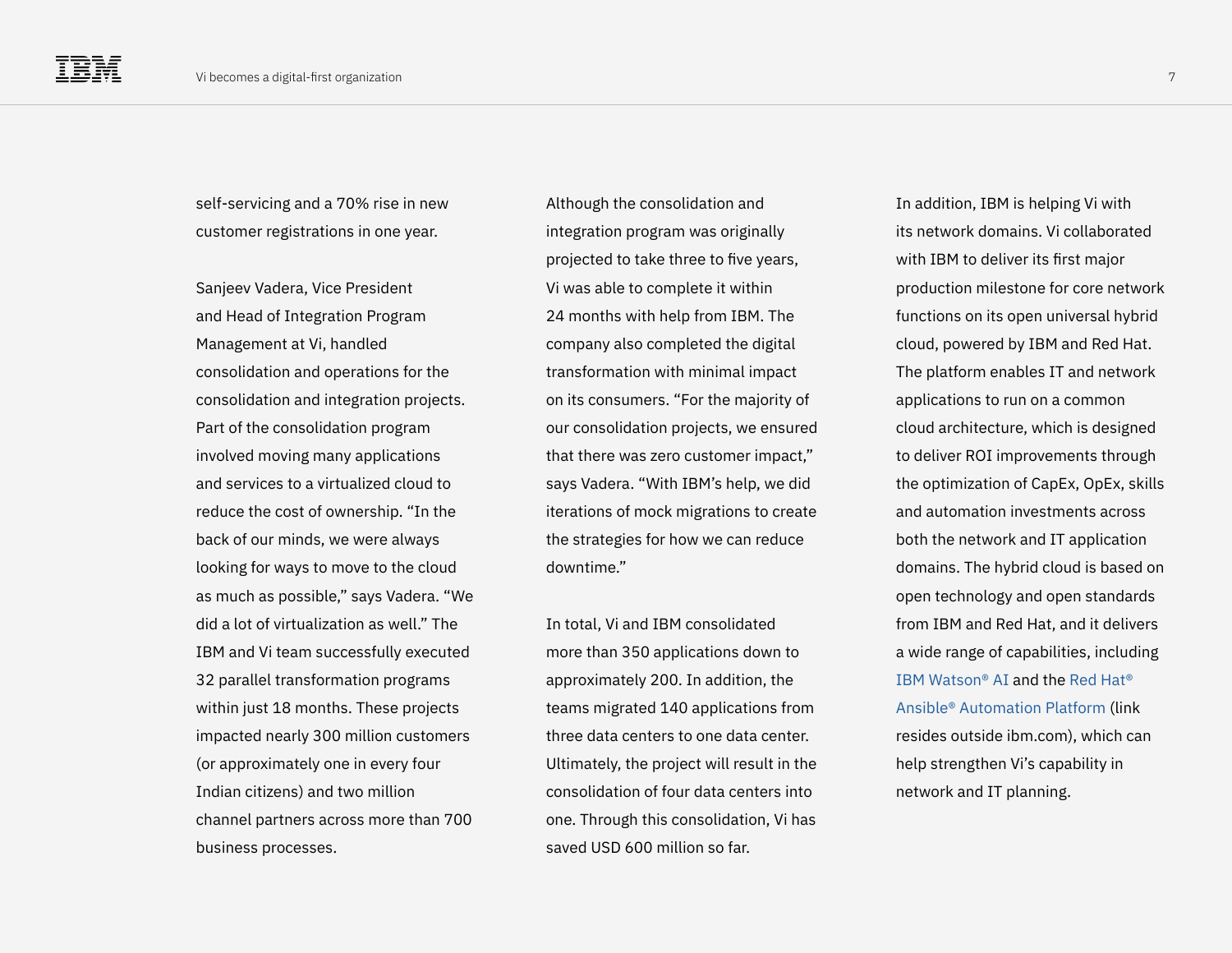### A platform for the future

Vadera and his team also teamed with IBM to implement the Big Data Lake program at Vi. The Big Data Lake program is one of the biggest opensource-based data lakes implemented globally in a telecom company. "The business analytics and intelligence needs for the new company needed to be very different from the existing tools and applications used by Vodafone and Idea, so we decided build a completely new system," says Vadera.

The launch of the new Big Data Lake data platform has delivered significant value to Vi. "The program has brought immense business benefits to Vi, with close to a 40%

cost reduction and a 60% reduction in operational complexity," says Aditya Ghosh, Associate Vice President of IT for Analytics at Vi. "We're going to be ahead of the curve with a future-ready, modern and open-source platform."

The new data platform, which replaced two existing data warehouse platforms, processes over 15 billion records per day, creating more than 2,000 business KPIs daily. The data lake is a massive 10-petabyte platform. It's helping Vi take the next big step into the AI domain, with the implementation of major AI- and machine-learning-related use cases for network experience improvements, new planning and customer experience improvement.

According to Himanshu Jain, Senior Vice President at Vi, the partnership with IBM was key to the success of the project. "IBM brings robust governance framework, agility to scale up and domain expertise to the table," he says. "And IBM has really helped us digitize our organization during challenging times due to COVID-19."

Vi anticipates that it will continue to work with IBM to achieve its goals. "Now we have a very strong platform that we can use as a springboard for more innovation, more features," says Kumar. "Our relationship with IBM is growing day by day, and I look forward to working with IBM as a trusted partner for many years to come."